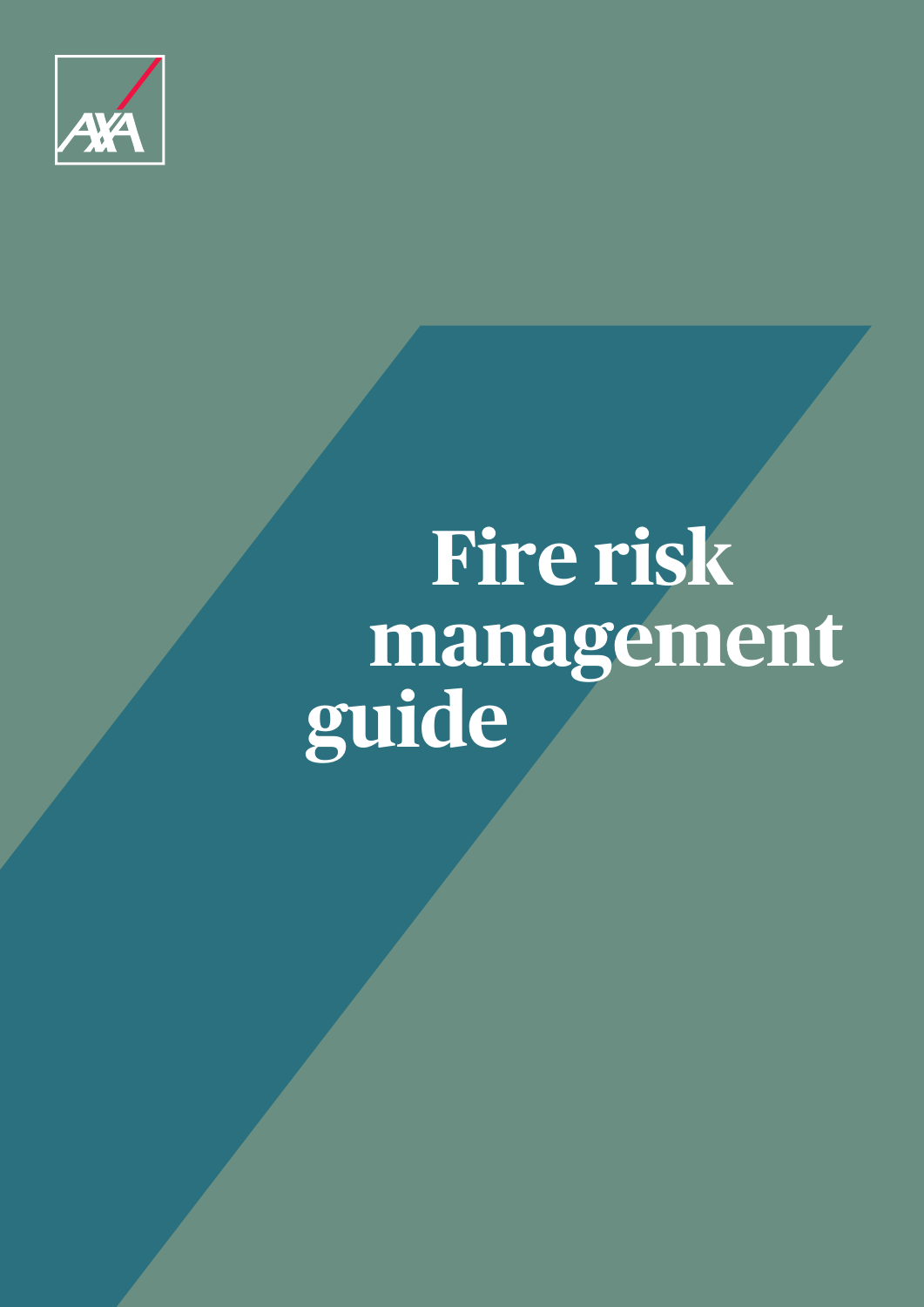

# **Contents**

| Premises covered<br>Who is a Responsible person? |  |
|--------------------------------------------------|--|
|                                                  |  |
|                                                  |  |
|                                                  |  |
|                                                  |  |
|                                                  |  |
|                                                  |  |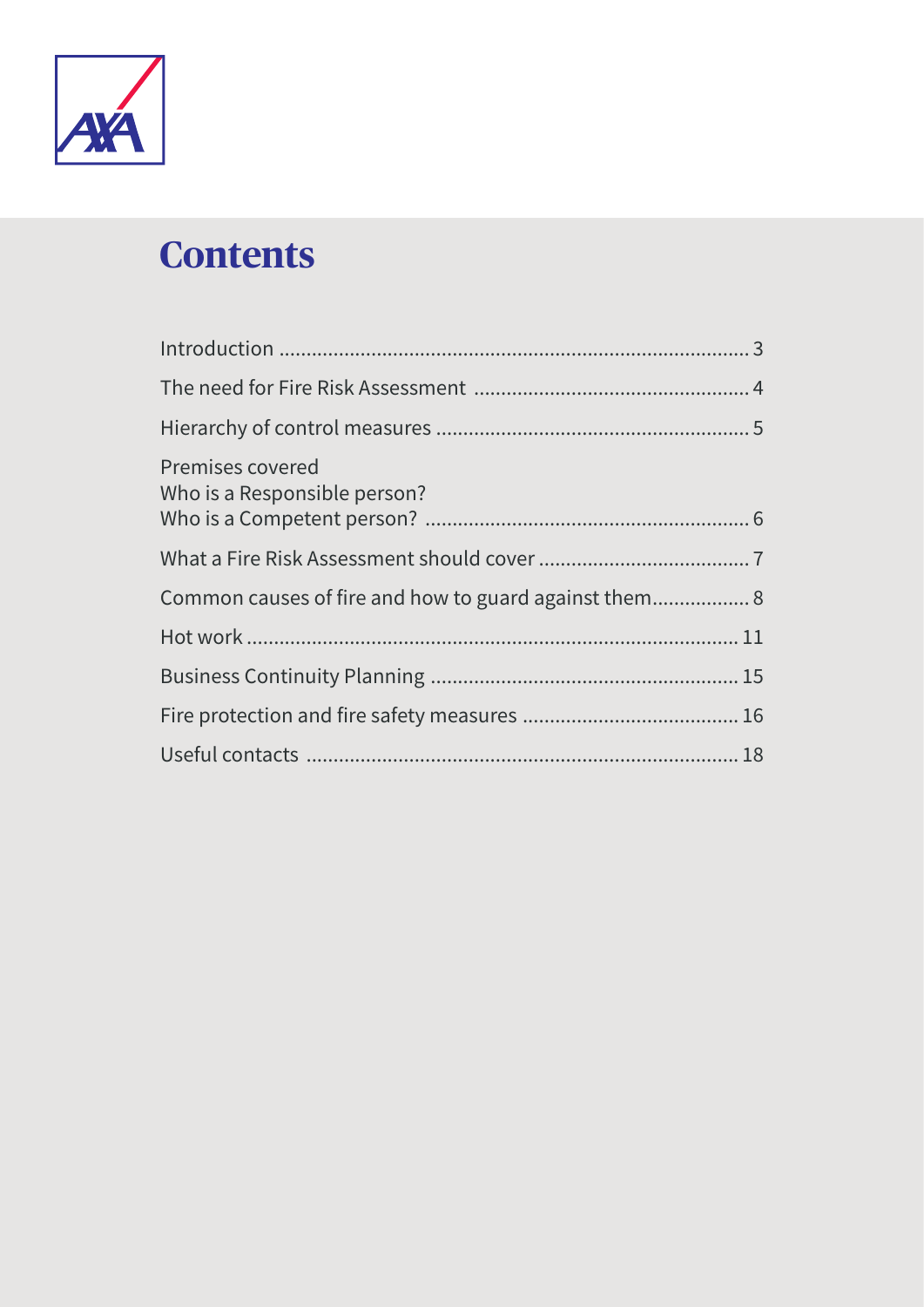### **Introduction**

The UK landscape for fire risk assessment and fire risk management is changing. In this document we will help you understand the control and management of fire risks in the workplace.

Following the Grenfell Tower tragedy in 2017 fire controls are firmly in the spotlight with a much needed emphasis on change, making UK buildings safer to live and work in. Higher profile is being given to construction with materials in use and how constructed, but also fire risk assessment and how they should effectively operate.

In 2006, the Regulatory Reform (Fire Safety) Order 2005 was introduced for England and Wales to provide an entirely risk-based approach to fire safety, extending to all workplaces and other non domestic premises. Similar changes had been made in Scotland via the Fire (Scotland) Act 2005 and the Fire & Rescue Services (Northern Ireland) Order 2006. For non complex premises, a responsible person has been able to assess the fire risks via a Fire Risk Assessment.

However, despite the fact that most UK businesses have needed a Fire Risk Assessment since the Fire Precautions Regulations 1997, the creation of a suitable and sufficient Assessment continues to be lacking from many premises in the United Kingdom. There has been numerous high profile incidents in the last few years where the assessment was either inadequate for the risks faced at the premises or no assessment was conducted at all. Fines in excess of £100,000 are commonplace and prosecution may attract a custodial sentence. AXA supports the need for 3rd party accreditation of assessors, such as the BAFE Life Safety Fire Risk Assessment SP205 scheme.

The cost of fire insurance claims to repair and replace is consistently in excess of £1.3bn although fire losses in the past 10 years have virtually halved\*. This means on average, fire incidents are larger and more complex to resolve often with longer reinstatement periods.

#### **Douglas Barnett**

Director, Mid-Market and Customer Risk Management AXA Insurance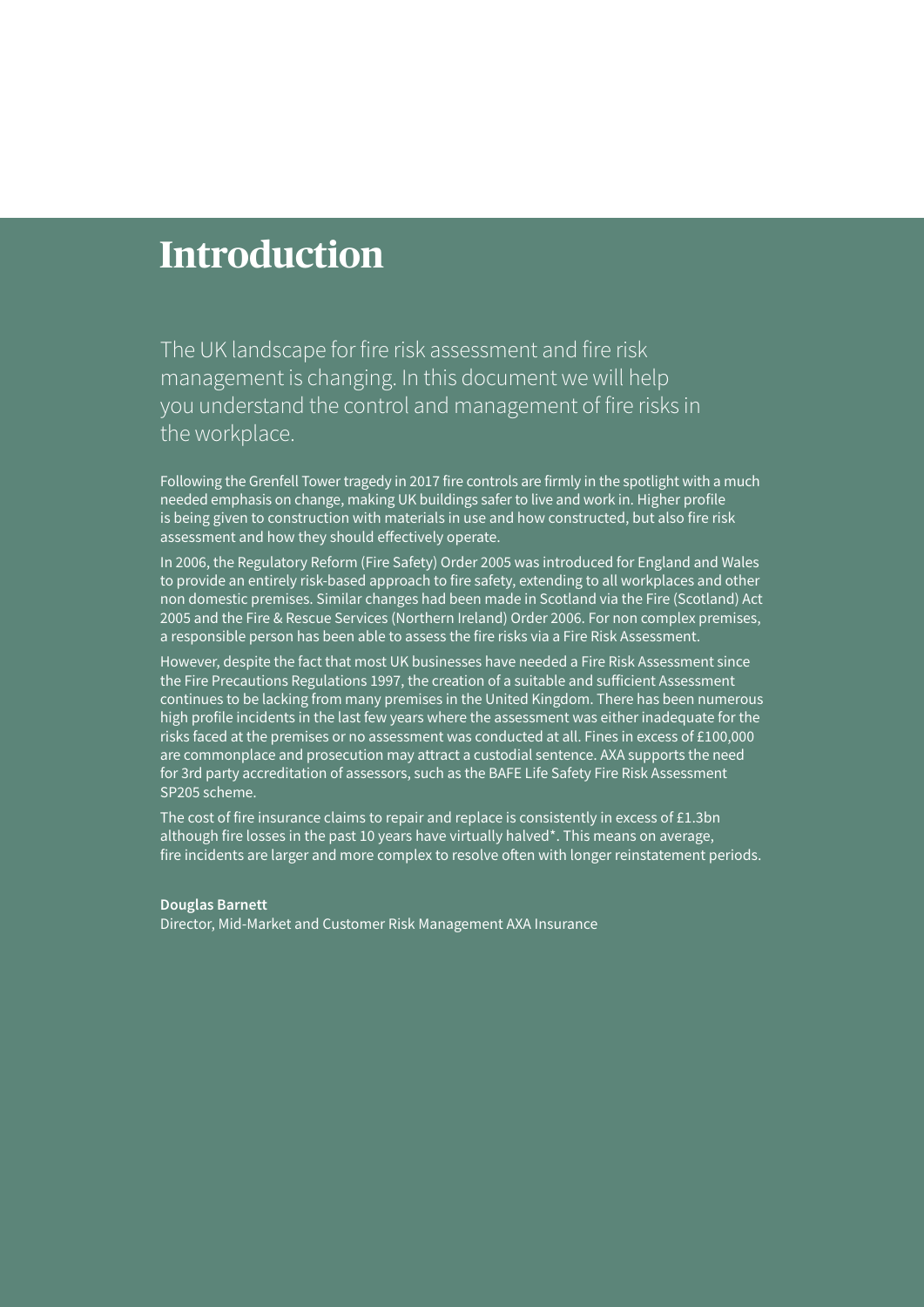

# **The need for Fire Risk Assessment**

The Fire Safety Order 2005, Fire (Scotland) Act 2005 and Fire & Rescue Services (Northern Ireland) Order 2006 require the hazards and risks of fire to be identified, with measures put in place to eliminate, reduce control or minimise them to prevent the outbreak and spread of fire and smoke. Failure to assess the fire risks is an offence under these regulations.

In the event that fire does occur, you must provide adequate fire protection measures to ensure the safety of employees, customers, contractors, visitors and members of the public. The assessment must also consider the safety of the emergency services such as fire fighters.

For anything other than the very small low risk environments, 3rd party accredited risk assessors should be contracted to deliver a suitable and sufficient risk assessment.

#### **Your competent fire risk assessment should include key areas as set out below:**

- Has the assessment identified the potential risk for fire to occur?
- Are the existing control measures in place adequate or could risks be eliminated or reduced?
- Do you fully understand the construction of your building and how this might spread fire? If not an invasive assessment may be required.
- Can all occupants of the building be notified of fire quickly?
- ¡ Are the current fire protection and detection systems suitable for the premises and environment, in good repair, tested and well maintained?
- Is there a suitable means for summoning the Fire & Rescue Service?
- Are the means of escape adequate?
- Is there fire escape signage which is clear and easy to understand?
- Does the emergency escape lighting provide enough illumination, where appropriate?
- ¡ Are your staff trained and do they know what to do in the event of a fire?
- Are training records for fire kept up to date with employees signing to confirm this is delivered and understood?
- Are there arrangements to assist vulnerable groups in evacuation such as the elderly or those with disabilities?

AXA understand the challenges that businesses face and know from experience that an unforeseen setback can be critical to the future of your business. Businesses affected by a major incident such as fire regularly fail within 18 months or never re-open. AXA appreciates that effective management of risk is vital to the success of your business.

Fire is also devastating to families and as an employer, in whatever type of business you operate, you are responsible by law for the protection of the health, safety and welfare of your employees and visitors to your premises.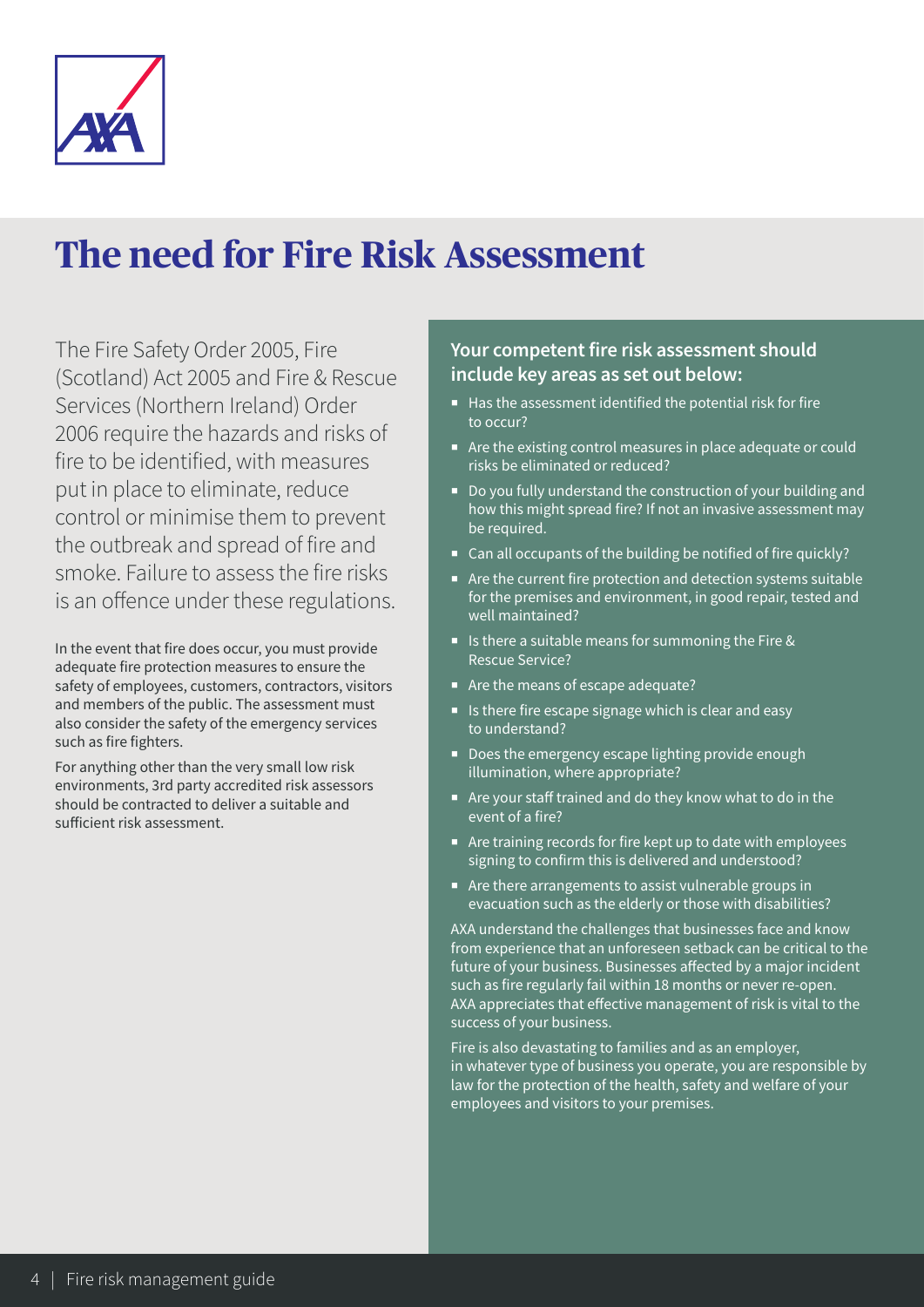### **Hierarchy of control measures**

The management and control of fire risk follows the same principles as other health and safety risk assessments, that is to avoid risk where possible.

Fire risk should always consider the following principles:

- Avoid risks where possible
- Evaluate risks which cannot be avoided
- ¡ Combat risks at source
- Adapt to technical progress
- ¡ Replace the dangerous with the non-dangerous or the less dangerous
- **•** Develop a coherent overall fire prevention policy which covers technology, organisation of work and the influence of factors relating to the working environment
- Give collective fire safety protective measures priority over individual measures
- ¡ Give appropriate instructions to employees.

The following examples give brief details of good risk assessment and what can be achieved through the measures described above.

#### **Example 1**

A woodworking company had always used a highly flammable solvent based lacquer for their wood treatment but recognised the fire risk associated with this. Good risk assessment will first look to eliminate the risk where possible. After a successful trial, the company was able to change to a water based solution which reduced the fire risk significantly. It was also better for the environment and did not adversely affect the quality of their product. The company are better protecting their employees and business through the reduction in risk.

#### **Example 2**

A distribution company used part of a warehouse for breaking down pallets of damaged goods. This created added congestion and fire spread potential especially as this process was close to electrical switchgear and forklift charging areas. This was seen as an area for improvement and an effective measure to reduce this risk was to move this operation into an enclosed but previously empty office room. This segregated the fire risk and has eased congestion considerably allowing them to control this risk and improve working practices.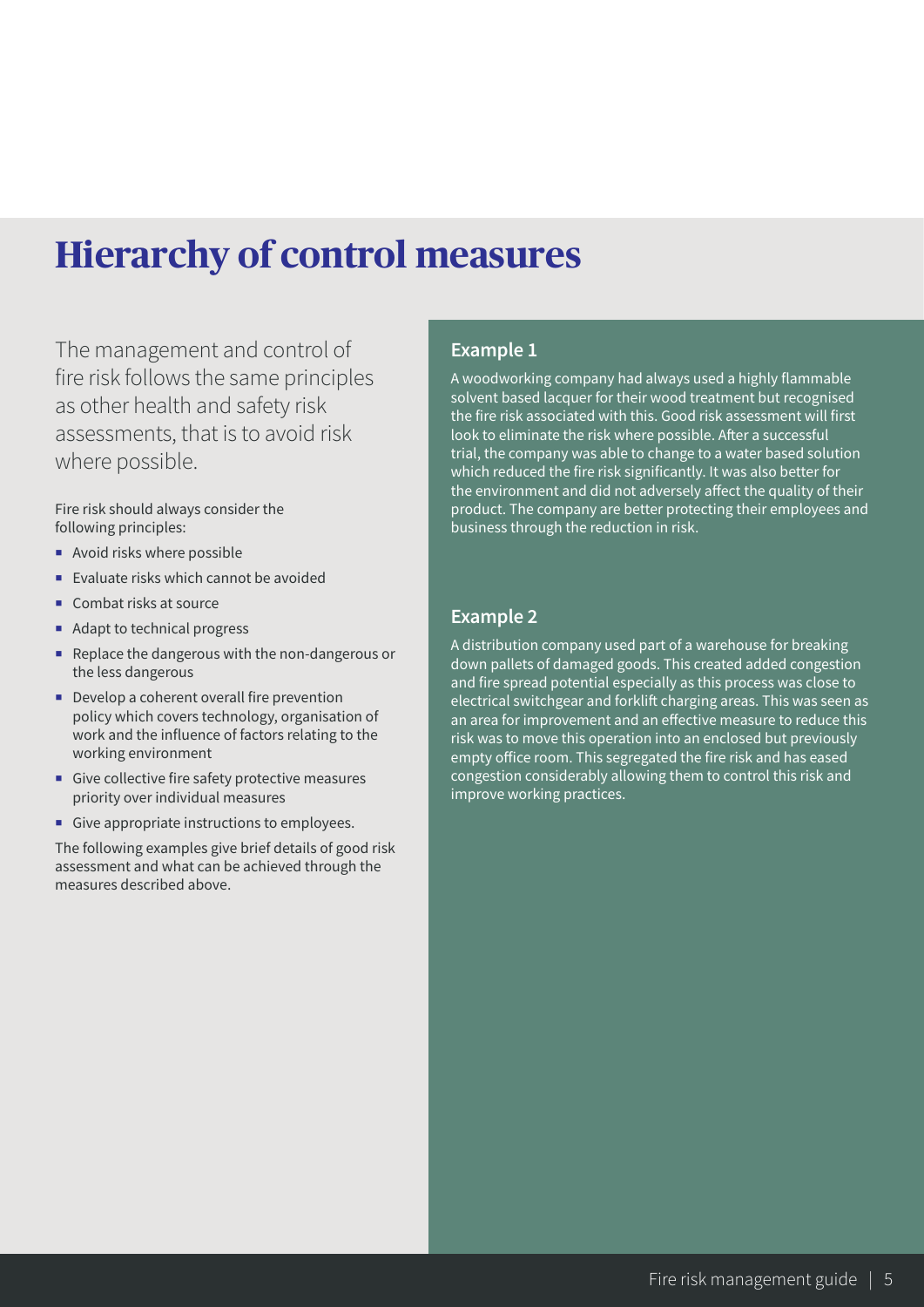



### **Premises covered**

The range of premises now covered by the legislation is wider than in previous regulations. The regulations now extend to cover premises occupied by the self employed and voluntary sector. Premises are essentially any workplace, including vehicles and moveable structures. However, the order does not apply to domestic premises (including if an employee works from home).



# **Who is a Responsible person?**

Small low hazard premises currently may have a risk assessment which has been conducted by a responsible person. A responsible person is someone who has control over the premises. This is usually the employer but if your premises are shared or common parts of your building are controlled by a landlord or managing agent, you must work together to formulate the risk assessment.



# **Who is a Competent person?**

Where your premises are larger or have complicated or hazardous processes, you should use the services of a competent person in the production of a Fire Risk Assessment. The BAFE Life Safety Fire Risk Assessment SP205 scheme provides suitable consultants (www.bafe.org.uk/sp205) as does the Institute of Fire Engineers (IFE) (**www.ife.org.uk**). Other consultant services may be acceptable, although you should refer to AXA Insurance before you appoint them. A competent person for Fire Risk Assessment must have the appropriate qualifications and experience in fire safety for your type of business.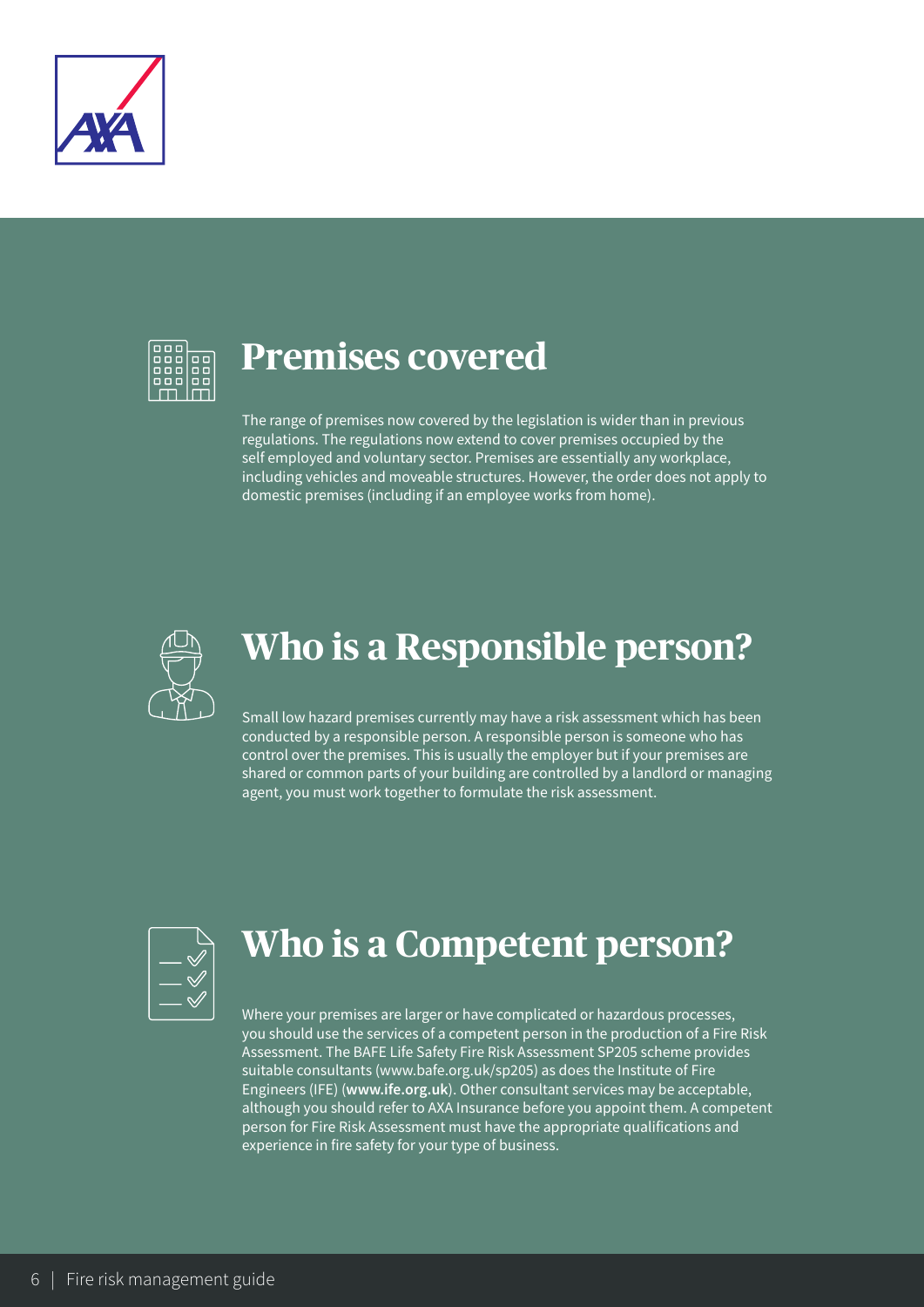# **What a Fire Risk Assessment should cover**

#### **The fire triangle**

The fire triangle is a good way to explain how a fire starts and develops. Each side of the triangle needs to be present to allow a fire to occur which is fuel, air and heat.



#### **Identification of hazards**

The Fire Risk Assessment involves identifying these sides of the fire triangle:

- ¡ Air is always present so efforts should be concentrated on heat and fuel, either removing or separating them
- Heat also includes sources of ignition, such as sparks from items including tools, metals, welding and smoking materials
- Fuels include combustible materials such as wood, cardboard, plastics and flammable liquids and vapour.

Opportunities should be taken to eliminate, substitute, avoid or transfer the various hazards that have been identified. Once this has been completed the residual sources of ignition and combustible materials that form the core of the day-to-day patterns of work must be separated as far as can be practical.

#### **Life safety**

The people that use the premises must also be considered. These will include staff, customers, visitors or members of the public. The means of escape and equipment for detecting and giving warning in case of fire and firefighting apparatus must be appropriate for the premises and the number of people present in the building and the equipment then subsequently maintained. Consideration should also be given to the age, agility and health of the people who may be on the premises. Different factors have to be considered, for example, for children's crèches, residential care homes, hotels and other similar sleeping risks, remote warehouses and out of town shopping centres.

#### **Fire escape**

A Fire Risk Assessment will also ensure that satisfactory escape routes are identified and kept available for use, can be reached within suitable distances and are of sufficient width for the numbers expecting to be evacuated. Arrangements should be made to detect a fire and give a suitable warning. Appropriate fire fighting equipment should be strategically located around the workplace. The Fire Safety Order, Fire (Scotland) Act and Northern Ireland Order also require that:

- **Employers make sure employees are trained in the** appropriate action to take when a fire breaks out, or if one is suspected
- **Employees know how to use the fire fighting** equipment provided
- Adequate records are kept of all staff training
- Records are kept of tests and maintenance of fire equipment.

Once the risk assessment has been completed, this must become a working document so that processes and procedures can be maintained and actions taken to reduce risks to their lowest levels practicably.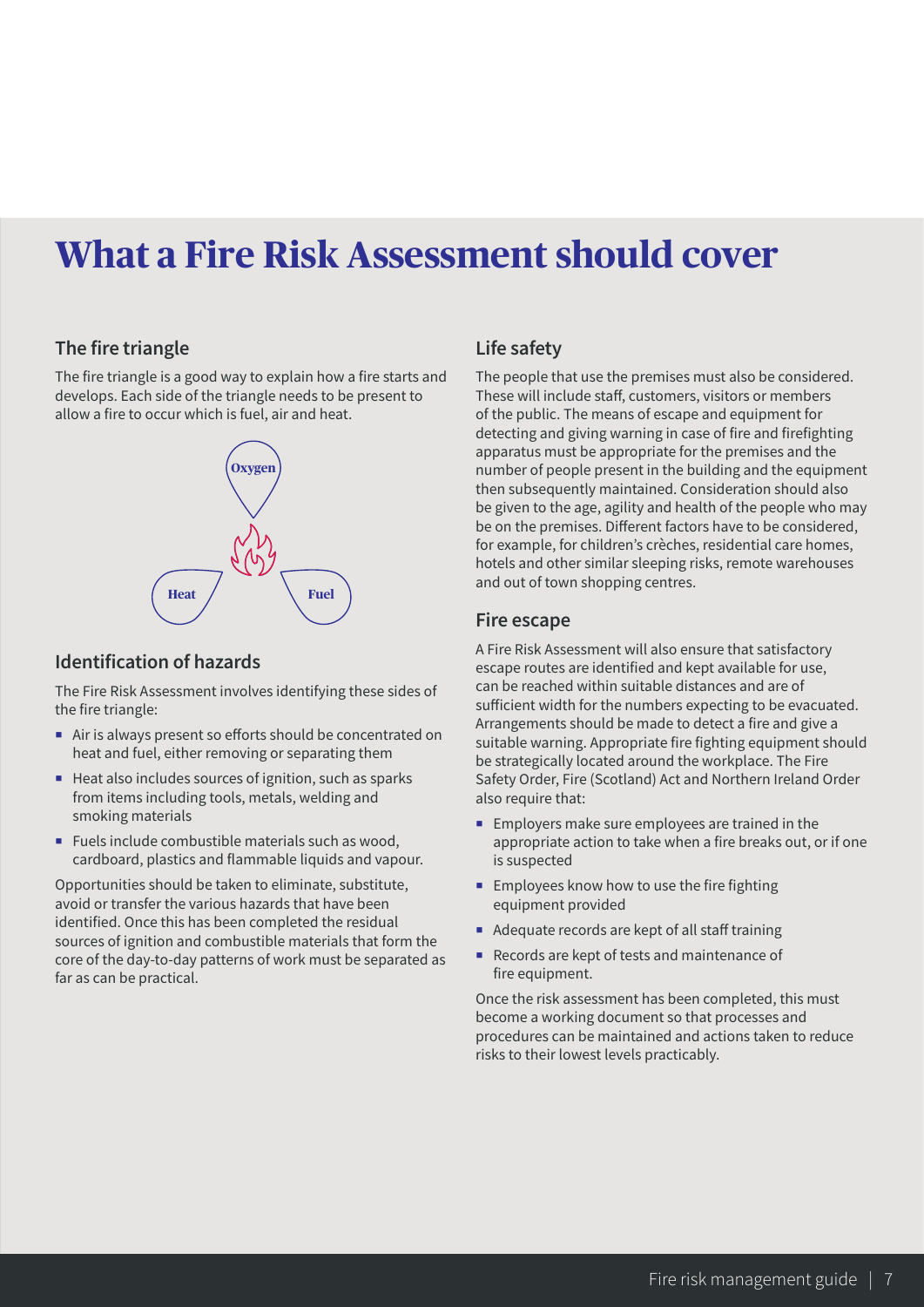

# **Common causes of fire and how to guard against them**



### **Arson and deliberate fire setting**

#### **Cause:**

■ The setting of deliberate fires by vandals, thieves or disgruntled people is the No.1 cause of fire in the UK with over 50% of major fires being caused by arson.

#### **Protection measures:**

- **IMPROVE YOUT building and site security to prevent access**
- Make sure security devices are used and operate correctly
- Don't provide arsonists with fuel for a fire such as stacks of pallets or waste bins close to the building. Move them away from the building and ensure they are removed from the site regularly.

# **Electricity**

#### **Cause:**

¡ Neglect and misuse of electrical wiring, fittings and equipment can easily cause fires in the workplace. This is now the second most likely cause of fire in the UK.

#### **Protection measures:**

- Ensure your fixed electrical systems and portable appliances in the workplace are inspected and tested on a regular basis (there is a requirement to do this under the Electricity at Work Regulations 1989)
- Have any faults in wiring or fittings repaired promptly by competent electrical contractors that are a member of trade bodies such as NICEIC, ECA, SELECT (Scotland only) and NAPIT.
- $\blacksquare$  Where possible, switch off electrical equipment when it is not in use, particularly at the end of the day (or shift).



### **Rubbish and waste materials**

#### **Cause:**

■ Rubbish and waste materials left to accumulate contribute to the spread of fire.

#### **Protection measures:**

- Make sure that you remove all waste materials from the workplace on a regular basis and place them in a suitable container. The container should be located in a position away from the building, preferably in a metal lockable bin. Where possible, the minimum distance from the building should be 10 metres
- Do not burn rubbish on bonfires, even if it is thought safe to do so. They can easily get out of control and spread fire to nearby buildings or structures.



#### **Cause:**

- Smoking can still be a cause of fire although the smoking ban has now been fully introduced into the whole of the UK. Failure to comply can result in a fine of up to £2,500
- The ban applies to virtually all public places and workplaces. The ban applies equally for employees and customers within areas of the premises that are enclosed or substantially enclosed.

#### **Protection measures:**

- All smoke free public places, workplaces and vehicles must now display no-smoking signs that meet the requirements of the Smoke Free (Signs) Regulations
- Enforce the smoking ban within your premises and carry out frequent checks to ensure no secret smoking is taking place.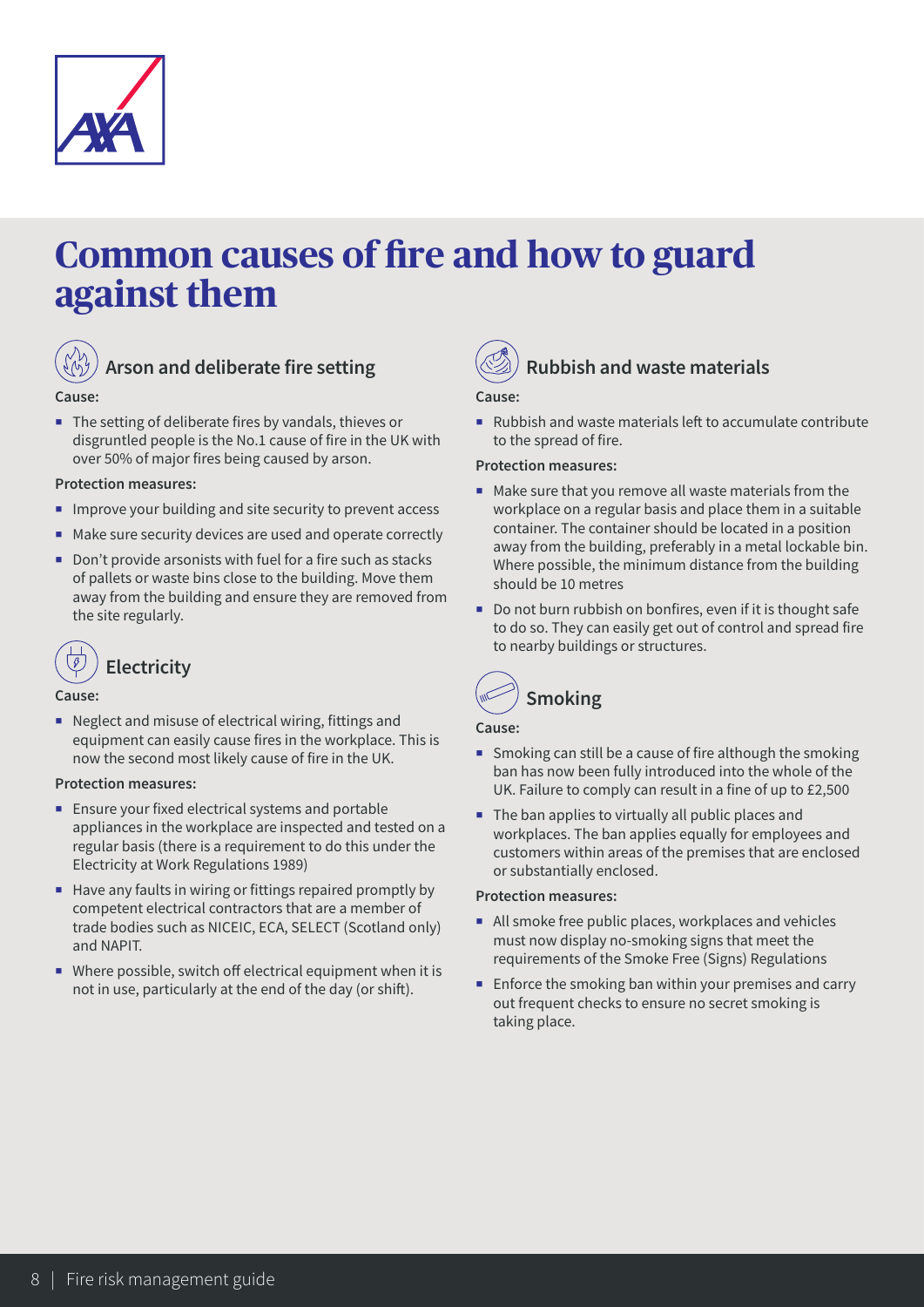### **External smoking areas:**

- If any external smoking areas are allowed (whether this be for employees, customers or visitors) you must provide fixed ashtrays and keep any combustible materials clear of the area. Smoking shelters should be of non combustible construction
- The use of any gas fired heaters would need to be permanently secured and maintained
- Gas cylinders used for heating appliances whether in use, full or empty, should be kept in a well ventilated place, preferably in open air and away from sources of ignition and heat
- ¡ Cylinders must be secure and stored upright, chained to a permanent fixture or within a metal cage
- Check these areas at the end of the working day to ensure that no smoking material has been left smouldering.

### **Heating appliances**

#### **Cause:**

■ Portable heaters can often be hazardous in the work environment, especially if placed too close to furniture, fittings or materials. Convector heaters are safer than radiant fires.

#### **Protection measures:**

- Ensure that they are securely guarded and properly secured to a substantial surface to prevent them from being knocked over
- Place them well away from any materials which could easily ignite
- ¡ Never drape clothing or stand papers or books on them
- Do not allow ventilation grilles to become obstructed
- Clean portable heaters on a regular basis.



#### **Cause:**

■ Commercial kitchens have a serious fire risk especially where deep fat frying is involved. Also, many small businesses have kitchens where staff may prepare food themselves.

#### **Protection measures:**

- Avoid deep fat frying unless a thermostatically controlled pan is provided. Even then it would be unwise to leave the pan unattended
- Ensure that combustible materials such as cloths and towels are kept clear of hobs. Toasters and microwave ovens should not be sited in office areas, they should only be available in kitchens and be tested and maintained
- $\blacksquare$  Ensure that an appropriate fire extinguisher, supplemented with a fire blanket, is provided in any area where cooking is undertaken
- **Ensure extraction filters are cleaned frequently**
- $\blacksquare$  In the case of larger extraction ducting system, the full length of the ducting should be inspected and cleaned regularly (with photo's taken before and after). This should be undertaken by competent contractors such as those who are members of BESA - Building Engineering Services Association under the standards of TR19 - Grease
- Consideration should also be given to the installation of fire suppression system specifically designed for kitchens and ensure they are always re-charged after any activation. AXA recommends wet chemical based suppression systems that are approved under Loss Prevention Standard LSP1223. Installers of such systems should also be accredited under the BAFE Scheme SP206 - Kitchen Fire Suppression.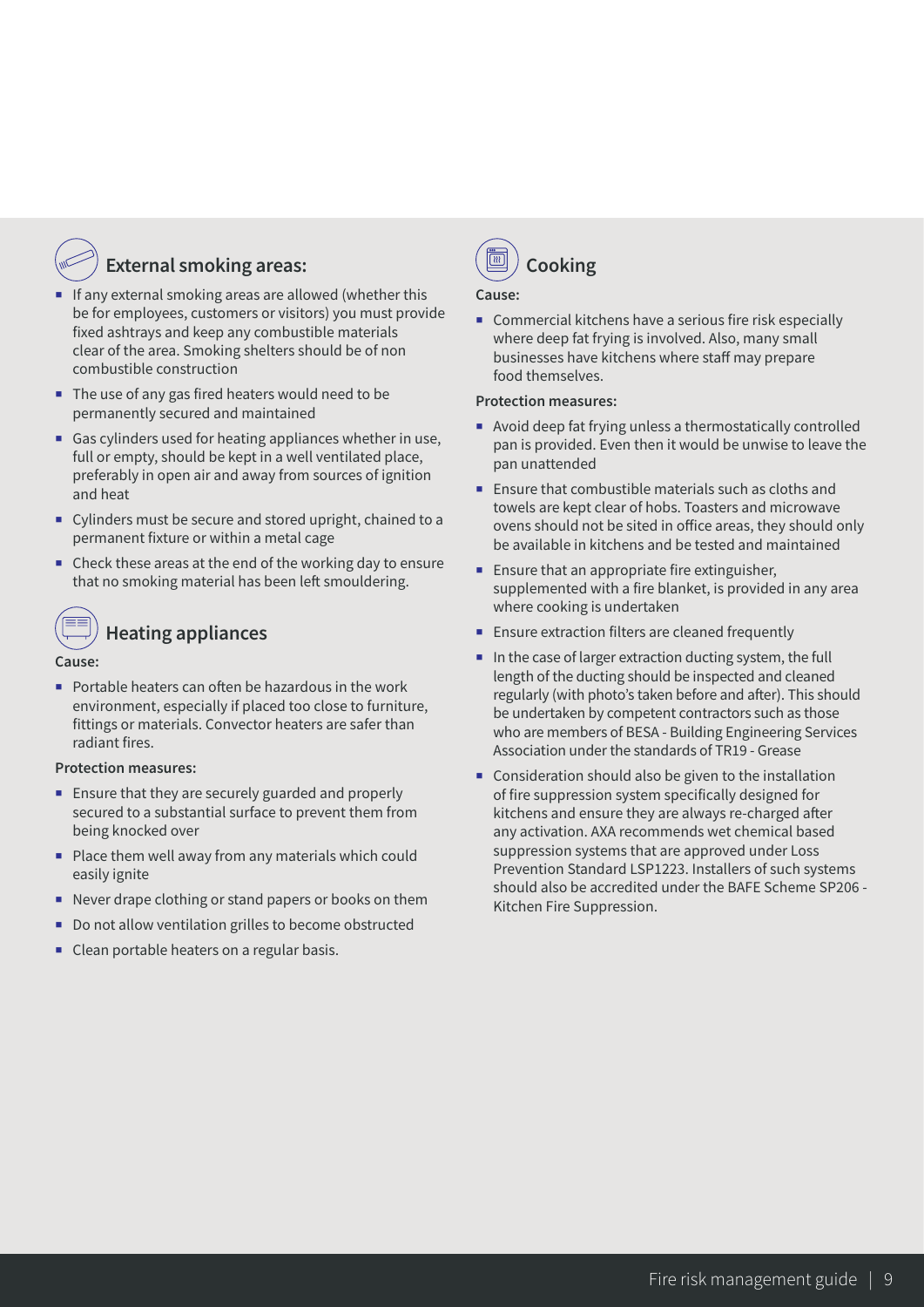



#### **Cause:**

■ Combustible materials, such as packing materials increase the potential for fire to spread within the premises.

#### **Protection measures:**

- Ensure amounts brought into the premises are kept to a minimum
- The amounts introduced to the place of use should only be sufficien for the days' work
- The bulk supplies of such materials should be locked in a secure store, preferably outside the main premise.

### **Hazardous materials**

#### **Cause:**

¡ Paints, solvents, adhesives, chemicals and contents of cylinders can be flammable and sometimes explosive.

#### **Protection measures:**

- Such products are treated as dangerous substances and therefore fall within the Dangerous Substances and Explosive Atmosphere Regulations 2002 which requires separate risk assessment and needs employers to identify what the risks are and control against them
- Store cylinders in proprietary storage cages away from the premises and always dispose of empty cylinders immediately
- Gas cylinders, even when empty, can explode when exposed to heat
- Keep these substances in separate storage areas and well away from any sources of ignition.

Dependant on the quantity of flammable liquids stored the store may need to be fire resistant. Be aware that some dust particles, when raised into a cloud, can also be explosive in a fire or from ignition sources – these products also require careful assessment and control measures.



#### **Cause:**

■ Your premises could be at risk from terrorism as well as crime.

#### **Protection measures:**

- Plan security measures for your building including physical protections such as, intruder alarms, CCTV and security guarding. Keep access points to a minimum
- ¡ Make security awareness part of your organisation's culture and ensure security is represented at a senior level
- Issue staff and visitors with passes. Where possible, do not allow unauthorised vehicles to get close to your building
- Employees should be prepared to challenge any visitors to your premises
- When recruiting staff or hiring contractors, check identities and follow up on references
- Ensure good basic housekeeping throughout your premises. Keep public areas tidy and well lit. Remove unnecessary furniture and keep garden areas clear.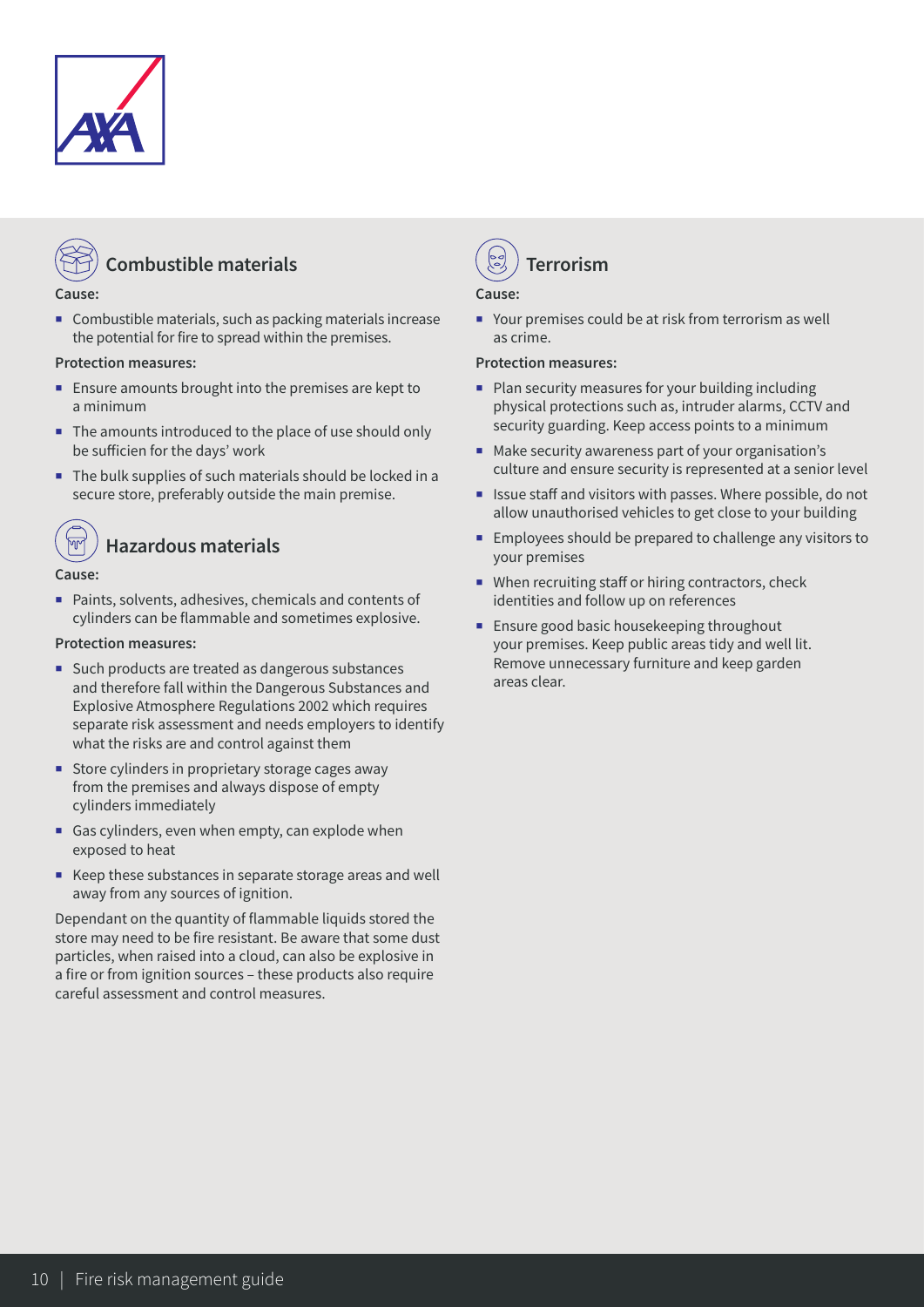# **Hot work**

Many fires within commercial premises result from carelessness or ineffective supervision during hot work (operations requiring the use of open flames or the local application of heat).

The most common processes involving sources of heat are welding, cutting, grinding and the use of blowlamps and bitumen / tar boilers.

It is vital that where hot work is undertaken outside a designated and suitably risk assessed workshop that a formal, supervised permit-to-work system is in place, to safeguard such hot work processes The AXA Hot Work Permit on pages 12-14 shows the conditions under which a typical hot work scheme operates for use by your employees and contractors alike. In addition, where a section of an automatic fire detection system has to be isolated there must be a management system in place to ensure its reinstatement.

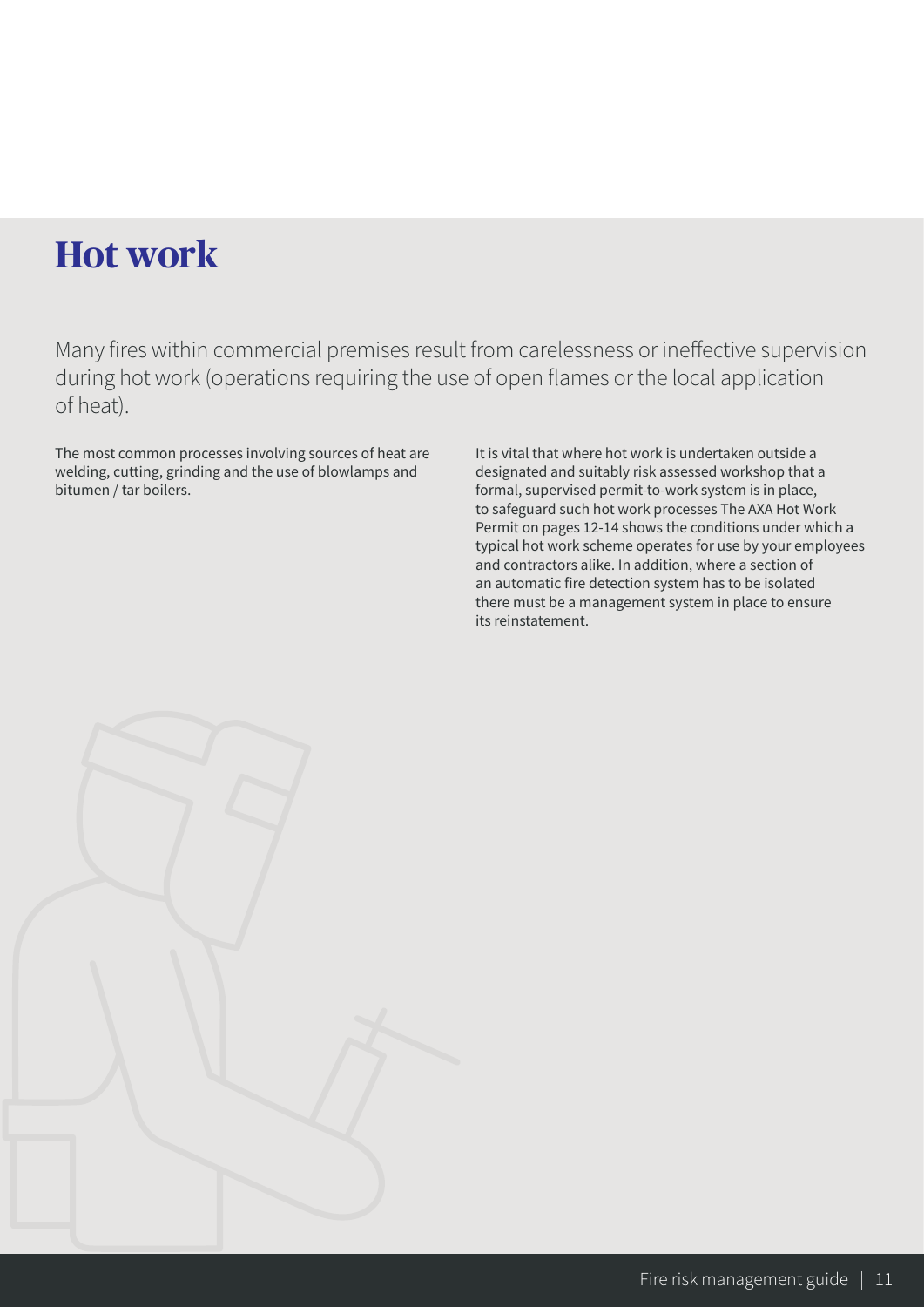

# **Hot work permit**

| (Note - hot work must cease 1 hour before the end of the working day) |  |
|-----------------------------------------------------------------------|--|

#### **Signature of person issuing permit**

#### **Signature of person receiving permit**

I confirm that I understand the scope of the work permitted. The location has been examined and the precautions listed on page 2 of this permit have been fully complied with.

I have carried out a risk assessment and consider that there is no reasonable practical alternative to doing this job using hot work due to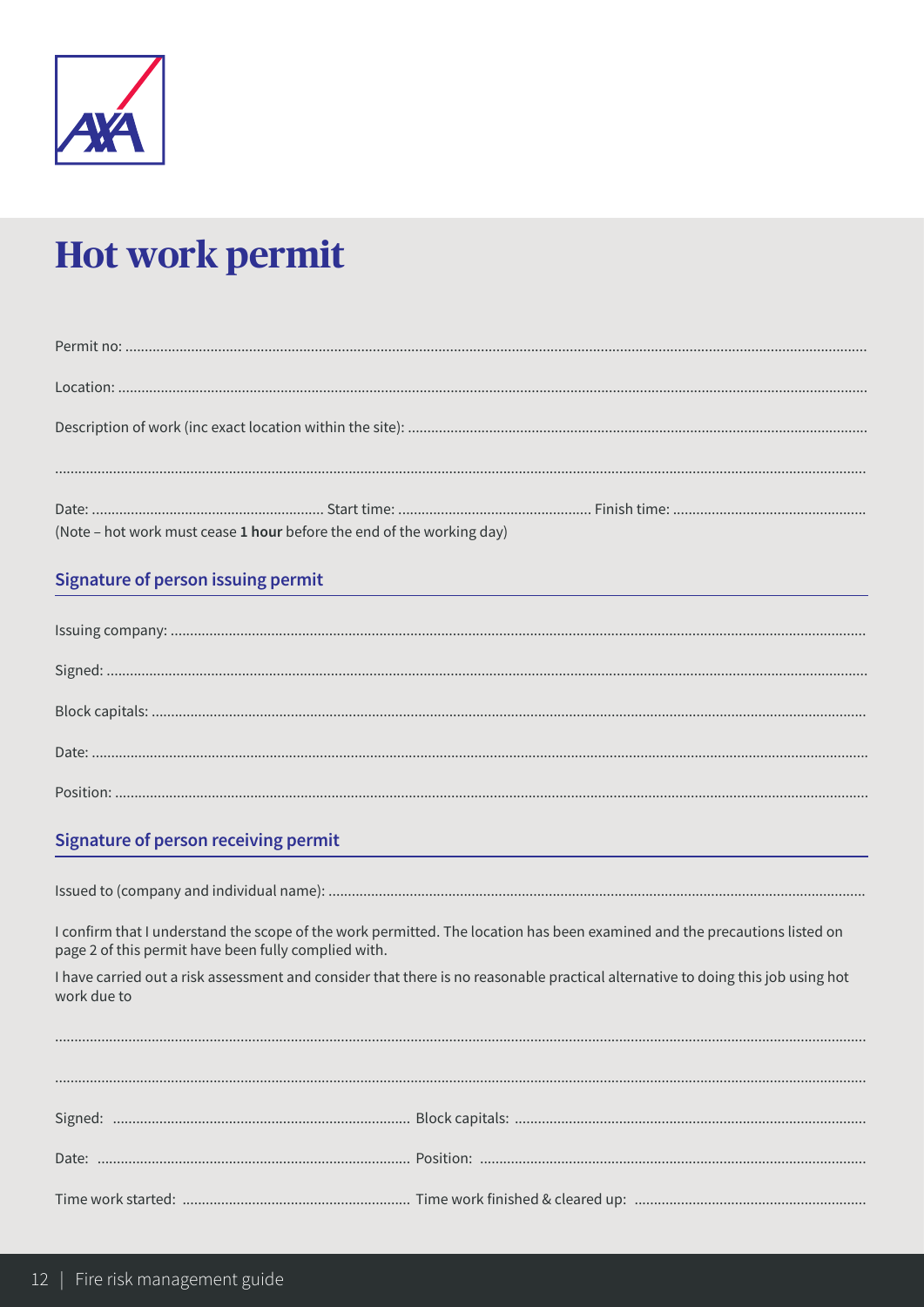### Following completion of works

| The work area and all adjacent areas to which sparks and heat might have spread<br>(such as floors below and above and areas on other side of walls) |          |
|------------------------------------------------------------------------------------------------------------------------------------------------------|----------|
| have been inspected and found to be free of smouldering materials and flames:                                                                        | Yes / No |
| All hot waste materials have been removed:                                                                                                           | Yes / No |
| All equipment, including gas cylinders, has been removed to a safe area:                                                                             | Yes / No |
|                                                                                                                                                      |          |
|                                                                                                                                                      |          |
|                                                                                                                                                      |          |
|                                                                                                                                                      |          |

### Sign off by issuer of permit

The hot work has been completed.

Any fire protection systems isolated for the works have been fully reinstated.

A final check has been undertaken 1 hour after works finished.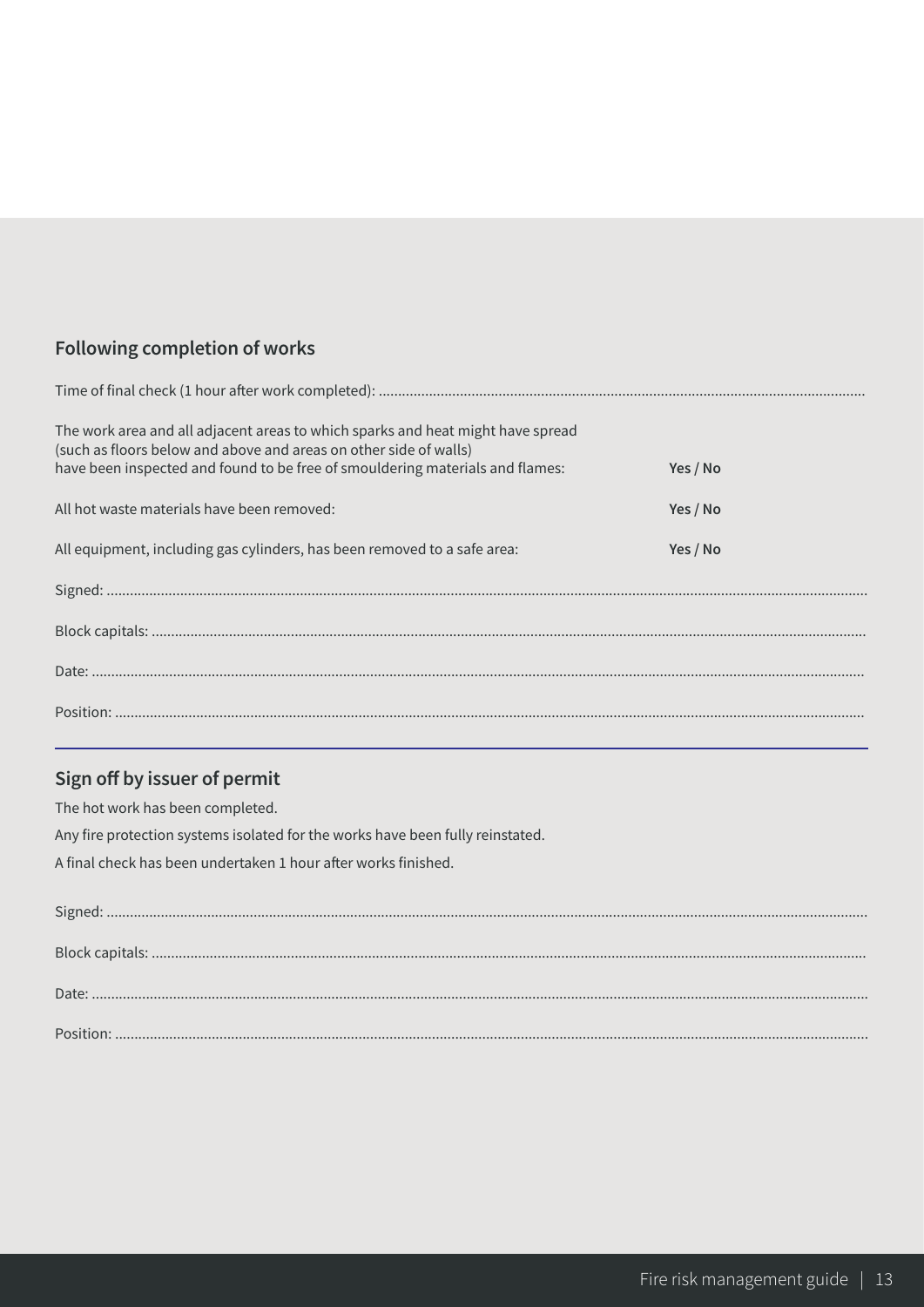

### **Hot work permit**  Precautions

The person carrying out this check should sign and date at the bottom of the page to confirm all suitable precautions have been taken.

Tick as appropriate those precautions which have been taken. Those, which are not relevant, should be marked with a cross. Wherever practicable the use of hot work should be avoided and a safer way employed. If you cannot comply with the following points, do not go ahead with the hot work.

trained in their use

#### **Fire protection**

- ❒ Where sprinklers are installed, they are operative
- $\Box$  Where fire detection is installed it is operative (only the zone where the work is carried out will be isolated)
- $\Box$  A person, not directly involved with the work will provide a continuous fire watch during the period of hot work and for at least one hour after it has ceased, in the work area and those adjoining areas where sparks and heat may spread
- **Precautions (within 10 meters of the work)** ❒ Combustible materials have been cleared ❒ Where combustible materials cannot be removed, protection has been provided by non-combustible or purpose-made blankets, drapes or screens ❒ Flammable liquids have been removed from the area ❒ Floors have been swept clean ❒ Combustible floors covered with overlapping sheets or non-combustible materials are wetted and liberally covered with sand ❒ All openings and gaps are adequately covered Protection (non-combustible) has been provided for: ❒ Walls, partitions & ceilings of combustible construction or surfaces finish ❒ All holes & other openings in walls, partitions & ceilings which sparks could pass ❒ Where work is being carried out on building panels, an assessment has been made of insulating or other material behind or forming the core of the panel ❒ Combustible materials have been moved away from the far side of walls or partitions where heat could conduct ❒ Enclosed equipment (tanks, containers, dust collectors etc) have been emptied and tested, or is known to be free of flammable concentrations or vapour or dust **Equipment** ❒ Equipment for hot work has been checked and found to be in good repair  $\Box$  Gas cylinders have been properly secured in a vertical position & fitted with regulator & flashback arrestor  $\Box$  All hazardous materials and equipment removed from the hot works location as soon as works completed **Fire protection**
	-

❒ If sited on a roof, heat-insulating base provided ❒ Any lit tar boilers will not be left unattended

- ❒ Gas cylinders are sited at least three metres from the burner
- ❒ Boilers & heaters must only be used with a metal containment tray in place

 $\Box$  At least two appropriate fire extinguishers are immediately available. The person undertaking the work and providing the fire watch are

 $\Box$  Personnel involved with the work are familiar with the means of escape

and method of raising the alarm/calling the fire brigade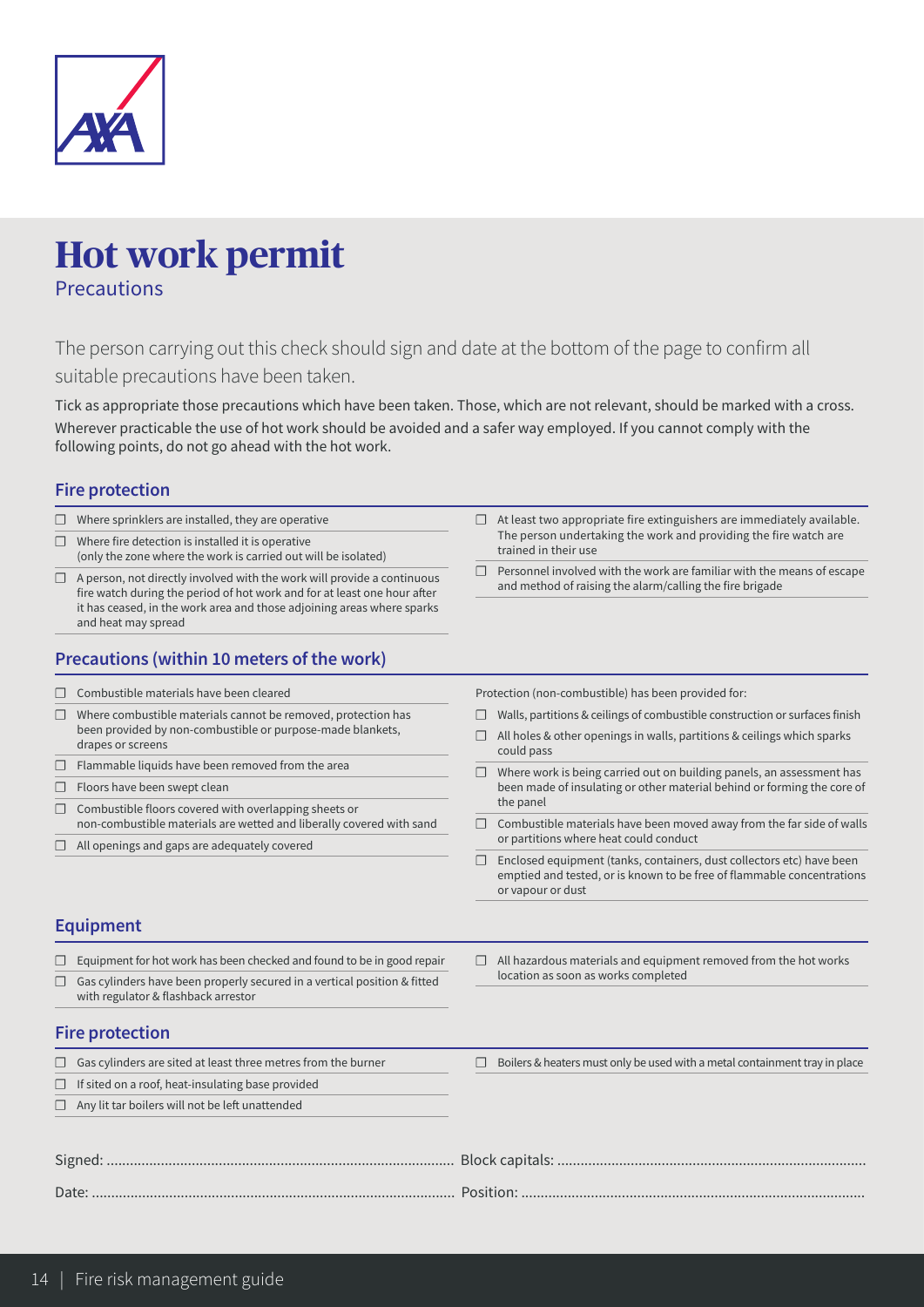# **Business Continuity Planning**

As a complement to your Fire Risk Assessment, it is good practice to prepare a business continuity plan so that if a fire were to occur, the business will be prepared and have in place a strategy for the business to continue trading and to successfully recover. AXA is pleased to offer the free to use ROBUST Business Continuity Planning software via the Fire Protection Association (FPA).

ROBUST is a software program that will help you create and manage an effective business continuity plan for your business and provide essential on-the-spot advice immediately following an incident. ROBUST has been designed specifically to address the hurdles currently identified as discouraging companies from embracing business continuity planning and as such it:

- is free of charge
- requires no other paid-for software elements aside from the computer's operating system
- $\blacksquare$  is designed with logical workflow, easily recognisable within normal company structures
- **•** provides feedback on quality and completeness
- ¡ provides all output in a format suitable for insertion into other company documentation
- is provided with all necessary training to develop the plan.

ROBUST has been financed through RISCAuthority, a scheme annually financed by a group of UK Insurers, including AXA, and administered by the Fire Protection Association. The aims of RISCAuthority are to invest in research to support the development of best practice guides and tools for the mitigation of business and property loss. The Fire Protection Association is a not-for-profit organisation.

Please access via: **https://robust.riscauthority.co.uk**

A separate risk management guide is available from AXA entitled Business Continuity Guide for Small Businesses.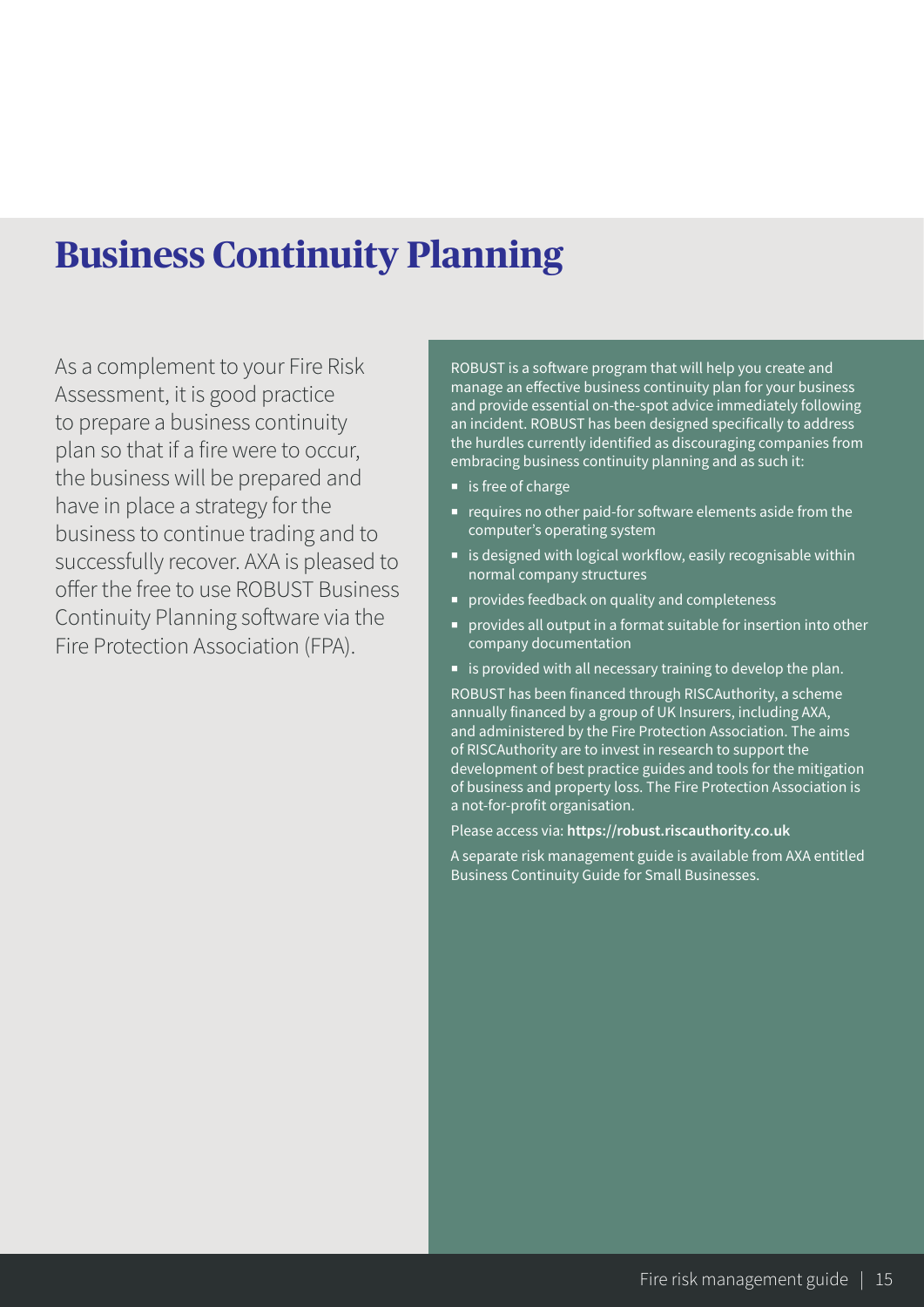

# **Fire protection and fire safety measures**



### **Escape routes and exits**

It is critical that all escape routes from the premises are identified and kept clear of obstructions at all times when people are at work. The travel distance to escape routes and their width is important. More detailed information can be found at The Department for Communities and Local Government, via **www.communities.gov.uk**. They have produced a series of guides, (available from this website), that cover escape routes in detail.

Escape routes should be clearly indicated with directional signs which conform to the Health and Safety (Safety Signs and Signals) Regulations 1996 or BS5499 (those with the 'Running Man' symbol). Fire exit doors should not be locked when the premises are occupied. If it is necessary for them to be kept secure then fastenings not requiring the use of a key should be used to allow doors to be opened immediately from within.

### **Portable fire fighting equipment**

Fire extinguishers provided should be suitable for dealing with small fires involving the types of materials and hazards, which exist in a particular workplace.

Current practice is that all extinguishers are red with zones of colour indicating their contents. Whatever kind is provided, ensure that they are inspected and tested by a competent person (with third party accreditation such as BAFE or LPCB) on a regular basis. A record of such maintenance should be kept.



If people are to escape from a fire then they must be warned of the danger at the earliest possible opportunity. Every workplace must therefore be provided with a suitable means of raising the alarm. In very small businesses all that may be required is a verbal command or a simple break glass electric fire alarm. In larger premises or workplaces with fire hazards which pose a more serious threat to life and the smooth running of the business, a more elaborate installation may be necessary to comply with BS5839 Fire Detection and Alarm Systems for Buildings.



### **Automatic fire detection**

Where serious hazards are present it is advisable that an automatic fire detection system be installed. Whether the installation consists of ceiling mounted point-type detectors or is a fully addressable system, it should be designed, installed and serviced according to the BS5839, installed as either a life safety (L1-L5) or property protection (P1-P2) with system coverage specified based on the threats to life and / or the business.

In the event of a fire, the alarm will then be raised automatically, allowing staff to evacuate the premises without delay and the fire brigade to be called. Many fires occur outside normal working hours, so clearly it is of benefit to have the installation continuously monitored by a remote alarm receiving centre which will alert the fire brigade automatically. However, even where a remote link is provided, an emergency "999" call should still be made.

Design, installation, commissioning and maintenance (including any remote monitoring) of such fire protection and detection system, under the legislation, need to be under the control of competent persons. To satisfy the definition of competency, engineers or companies should incorporate third party certification, which in this case should be either to LPS1014 and / or SP203 by a UKAS accredited third party certification body LPCB (Loss Prevention Certification Board), BAFE (British Approvals for Fire Equipment) or NSI (National Security Inspectorate).

In many areas of the UK now, Fire & Rescue Services are requiring confirmation that a fire or signs of fire exist before deploying fire fighters to the scene. Confirmation is typically via an emergency services phone call which means the fire alarm itself may not give that immediate response previously expected. You should ask your local Fire & Rescue Service about their policy on response to remote monitored fire alarm systems. You should then consider how this affects your operations especially if your premises are unattended overnight or weekends with no opportunity to make emergency service phone calls.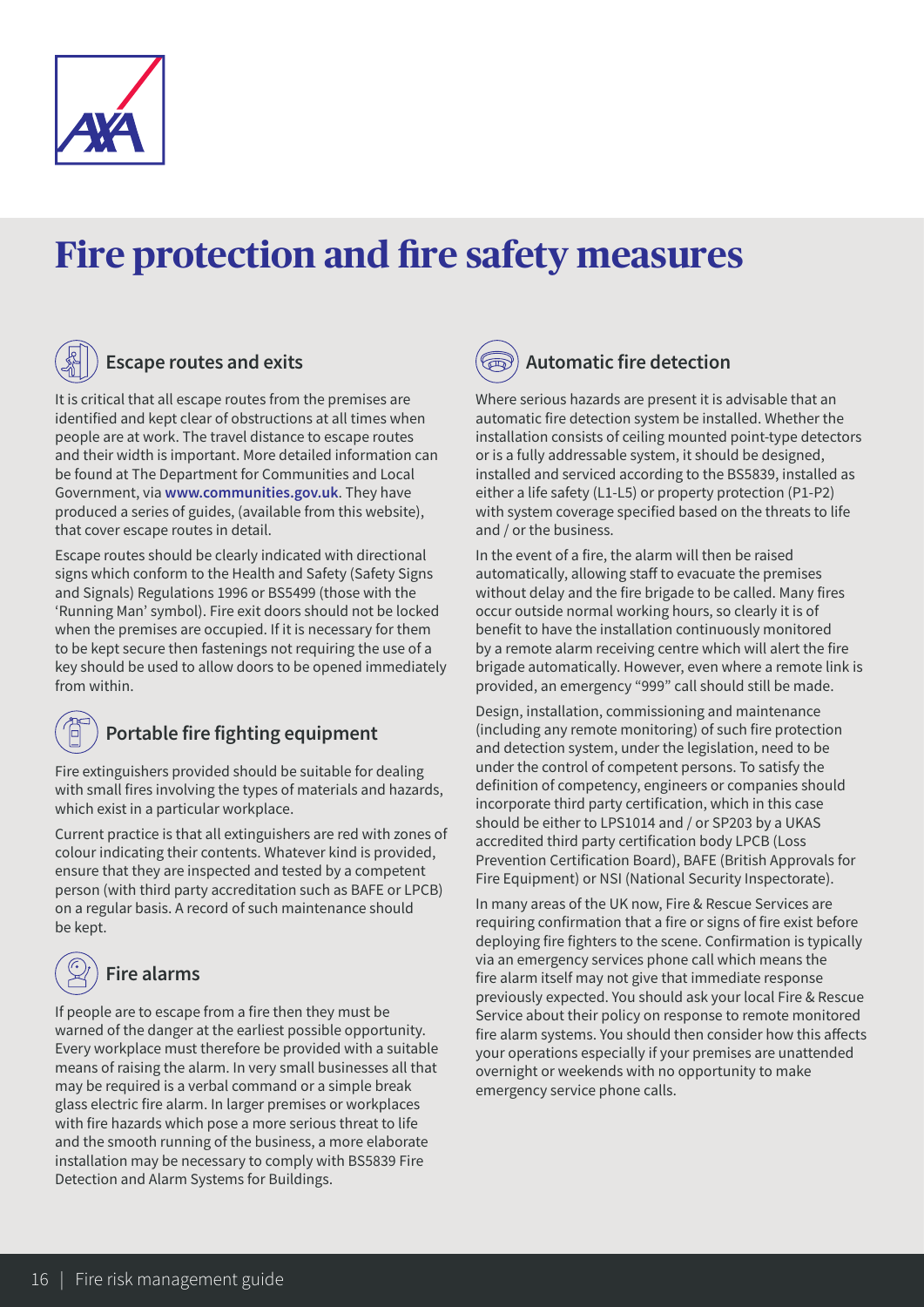

### **Preventing the spread of fire**

Since smoke and heat from a fire can spread rapidly through a building, fire-resisting doorsets may be required in the premises especially where they are protecting designated escape routes such as stairways and corridors but also where doors form part of the fire compartment, including residential flats.

These doors should incorporate self closing devices, smoke seals and potentially intumescent heat strips. This will ensure that the fire is confined in the area of origin and escape routes are kept available for use. Remember, failing to protect escape routes by allowing fire-resisting doors to be tied or wedged open can be an offence under fire safety legislation. Various products are available which allow the doors to be held open but operate closing devices upon activation of the fire alarm. Fire doorsets must also be subject to inspection and service to ensure they adequately restrict the passage of heat and smoke.

Fire can also spread through the building through rooms or compartments and also through areas like combustible cladding.

Systems of appropriate fire stopping may be required through breaches in walls such as ducting, cable runs and the like. Propriatary systems installed by competent 3rd party accredited companies is a must.

External Wall Insulation systems may often require cavity barriers to prevent fire travelling. Walls should be inspected to confirm such systems are present and also installed correctly, again via competent 3rd party accredited fire specialists.

In addition to fire doors, building compartments may also require additional protection where breaches are identified such as through pipe, ducting and cable run through walls and ceilings.

In addition, in areas of external wall insulation systems, appropriate fire stopping such as cavity barriers and non combustible fire breaks may be an essential part of system approval, so should be inspected to confirm systems are present and will operate as expected.

In both cases, proprietary fire stopping solutions should be installed by competent 3rd party accredited fire specialists.



### **Good housekeeping**

This is the term used for maintaining a workplace in a tidy, uncluttered and safe condition. Observing good housekeeping includes the prompt removal of combustible waste and packing materials from the premises. It also involves ensuring that escape routes are available and free of obstruction and that electrical fixtures and fittings are properly maintained.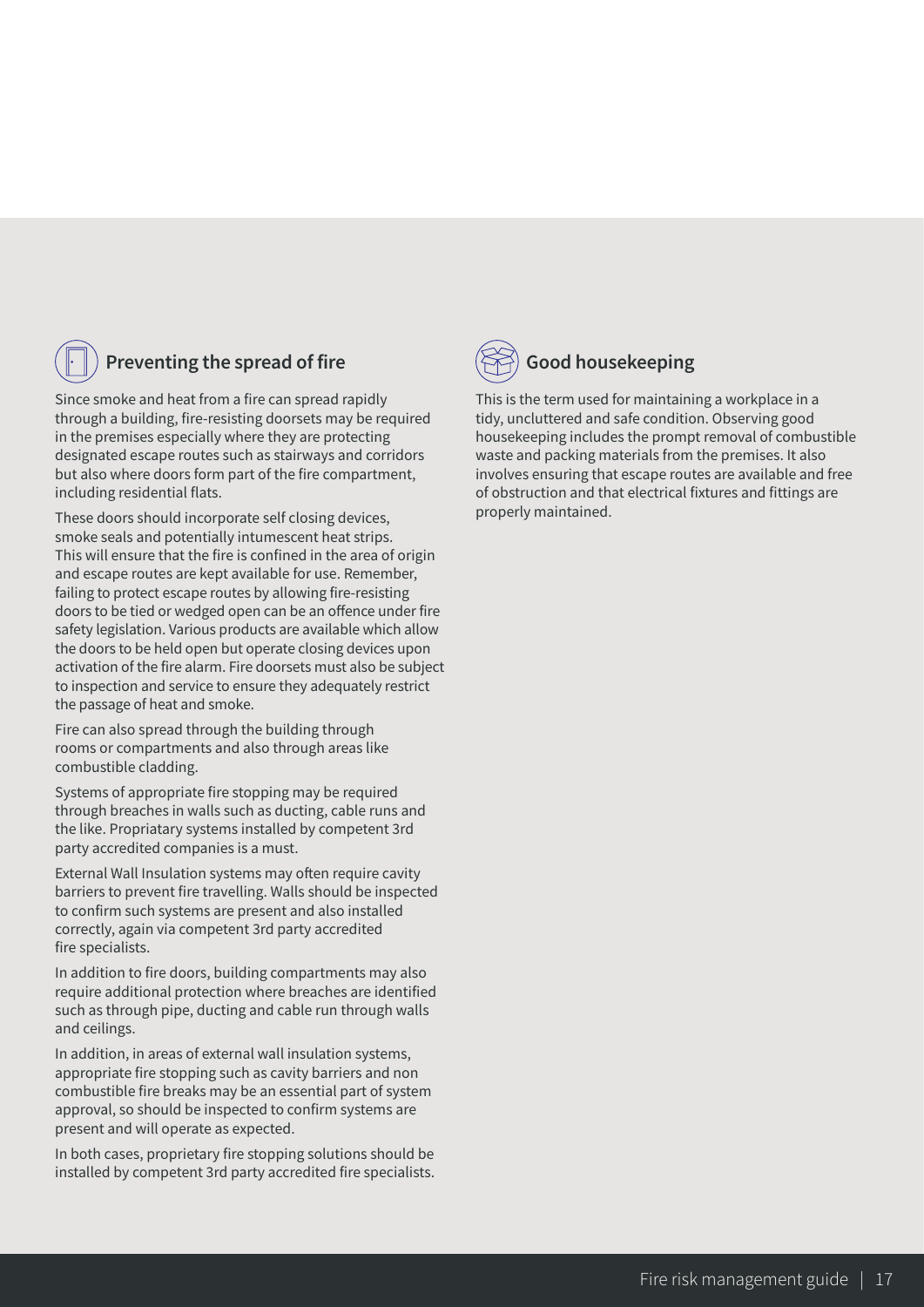

# **Useful contacts**

#### **AXA Insurance UK plc**

A wide range of help and advice is available via **axa.co.uk** or email via **riskmanagement@axa-insurance.co.uk** . This includes:

- Detailed guides to identifying, assessing and managing workplace risk
- Advice on where to go for help with risk management
- **Small business news and views.**

#### **Your broker / intermediary**

You should ask your broker or intermediary about any services they can offer or obtain on your behalf.

#### **Fire & Rescue Service**

Your local service can be found in your telephone directory and can offer advice and guidance on fire prevention. Your Fire & Rescue Service could ask to see your Fire Risk Assessment at any time.

#### **Health & Safety Executive**

Consult your phone directory for the telephone number of your local HSE office.

∰ **www.hse.gov.uk**

#### **Fire Protection Association**

The FPA is the UK's national fire safety organisation.

- $\mathbb{Z}$  The Fire Protection Association London Road Moreton-In-Marsh Gloucestershire GL56 0RH
- **www.thefpa.co.uk**
- **fpa@the fpa.co.uk**
- J 01608 812500

#### **Robust Business Continuity Planning**

⇔ **https://robust.riscauthority.co.uk**

#### **Business Continuity Institute**

- **20** 10 Southview Park Marsack Street Caversham RG4 5AF
- **www.thebci.org**
- **bci@thebci.org**  $\boxtimes$
- $\mathbb{C}$ 0870 603 8783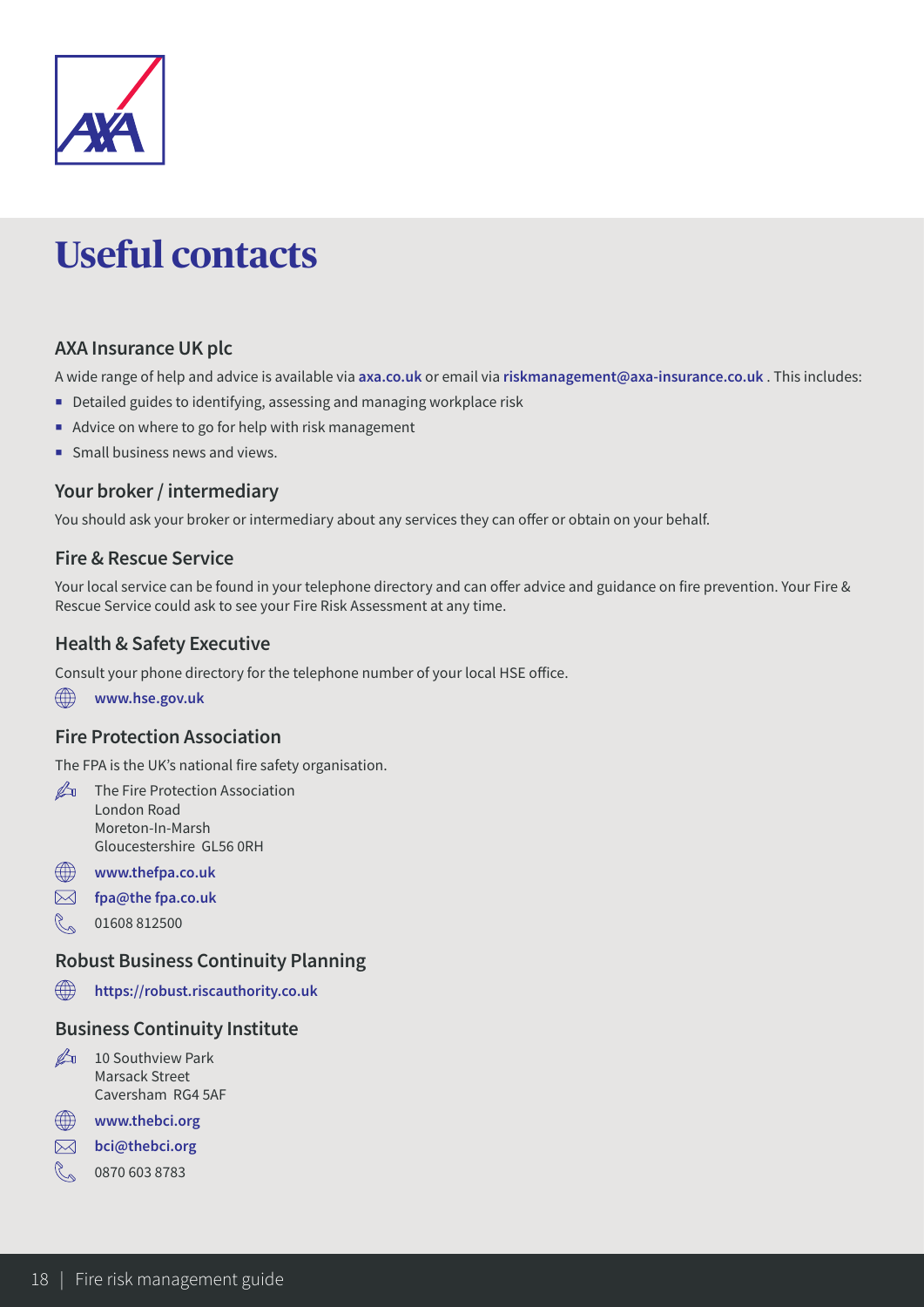#### **Federation of Small Businesses**

- $\mathscr{L}_I$  Sir Frank Whittle Way Blackpool Business Park Blackpool FY4 2FE
- $\bigoplus$ **www.fsb.org.uk**
- **ho@fsb.org.uk**

#### **British Approvals for Fire Equipment (BAFE)**

- **A** The Fire Service College London Road Moreton-in-Marsh Gloucestershire GL56 0RH
- **www.bafe.org.uk**
- **info@bafe.org.uk**
- $\%$  01608 653 350

#### **British Automatic Fire Sprinkler Association**

- $\mathbb{A}$  Richmond House Broad Street Ely Cambs CB7 4AH
- **www.bafsa.org.uk**
- **info@bafsa.org.uk**
- $\%$  01535 659187

#### **Association for Specialist Fire Protection**

- **A** Kingsley House Ganders Business Park Kingsley Bordon Hampshire GU35 9LU
- **www.asfp.org.uk**
- **info@asfp.org.uk**
- **& 01420 471612W0**